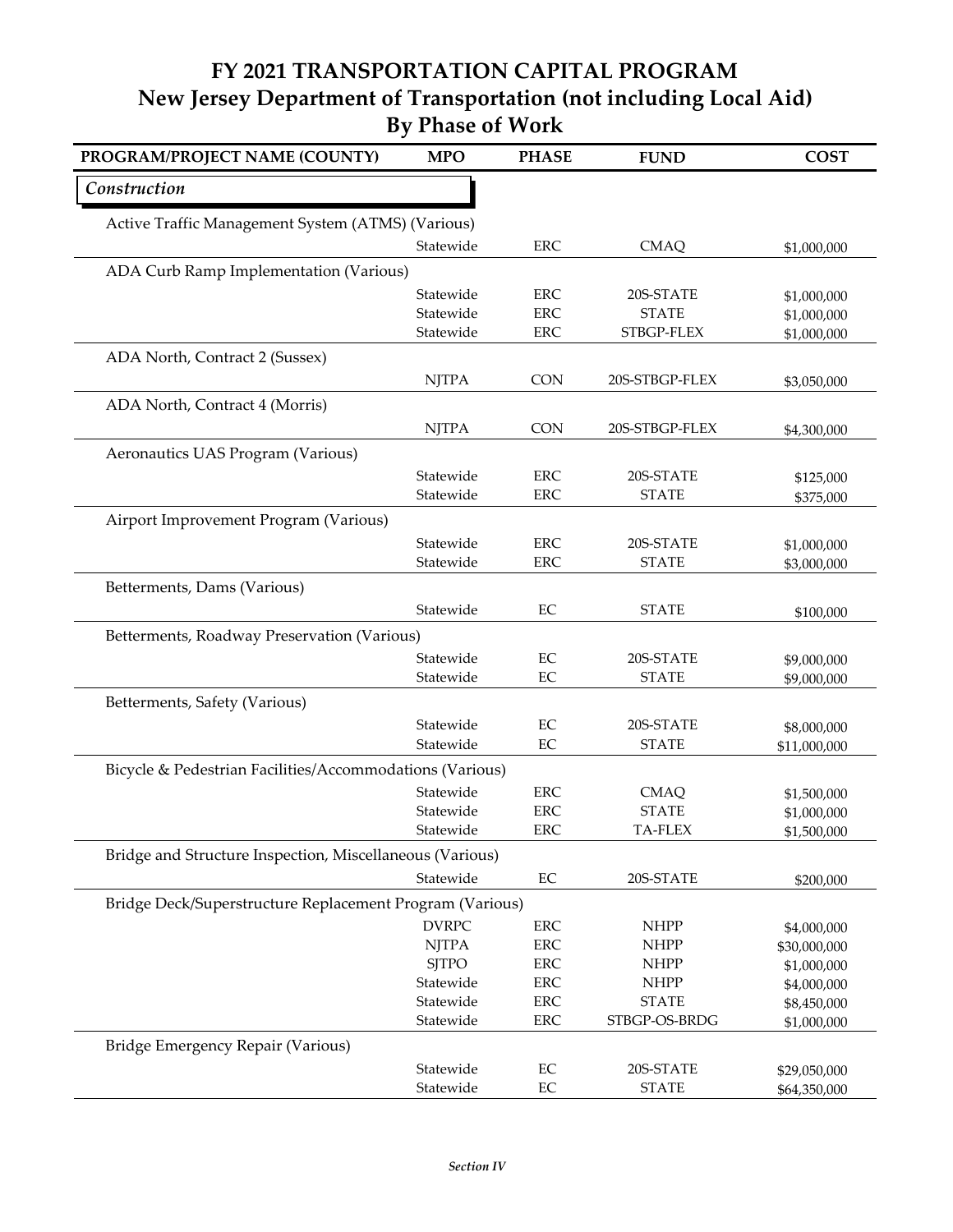| PROGRAM/PROJECT NAME (COUNTY)                                                                    | <b>MPO</b>   | <b>PHASE</b>         | <b>FUND</b>               | <b>COST</b>                  |
|--------------------------------------------------------------------------------------------------|--------------|----------------------|---------------------------|------------------------------|
| Construction                                                                                     |              |                      |                           |                              |
| <b>Bridge Inspection (Various)</b>                                                               |              |                      |                           |                              |
|                                                                                                  | Statewide    | $\rm EC$             | <b>NHPP</b>               | \$11,900,000                 |
|                                                                                                  | Statewide    | $\rm EC$             | STBGP-FLEX                | \$7,680,000                  |
|                                                                                                  | Statewide    | $\rm EC$             | STBGP-OS-BRDG             | \$2,000,000                  |
| Bridge Inspection Program, Minor Bridges (Various)                                               |              |                      |                           |                              |
|                                                                                                  | Statewide    | $\rm EC$             | 20S-STATE                 | \$1,725,000                  |
|                                                                                                  | Statewide    | EC                   | <b>STATE</b>              | \$5,175,000                  |
| Bridge Maintenance and Repair, Movable Bridges (Various)                                         |              |                      |                           |                              |
|                                                                                                  | Statewide    | EC                   | 20S-STATE                 | \$7,125,000                  |
|                                                                                                  | Statewide    | EC                   | <b>STATE</b>              | \$21,375,000                 |
| Bridge Maintenance Fender Replacement (Various)                                                  |              |                      |                           |                              |
|                                                                                                  | Statewide    | <b>ERC</b>           | <b>NHPP</b>               | \$14,000,000                 |
|                                                                                                  | Statewide    | <b>ERC</b>           | STBGP-FLEX                | \$4,000,000                  |
| Bridge Maintenance Scour Countermeasures (Various)                                               |              |                      |                           |                              |
|                                                                                                  | Statewide    | <b>ERC</b>           | <b>NHPP</b>               | \$5,000,000                  |
|                                                                                                  | Statewide    | <b>ERC</b>           | STBGP-FLEX                | \$4,000,000                  |
| Bridge Management System (Various)                                                               |              |                      |                           |                              |
|                                                                                                  | Statewide    | EC                   | STBGP-FLEX                | \$1,250,000                  |
| Bridge Preventive Maintenance (Various)                                                          |              |                      |                           |                              |
|                                                                                                  | Statewide    | EC                   | 20S-STATE                 |                              |
|                                                                                                  | Statewide    | $\rm EC$             | <b>NHPP</b>               | \$10,000,000<br>\$25,000,000 |
|                                                                                                  | Statewide    | $\rm EC$             | <b>STATE</b>              | \$42,380,000                 |
|                                                                                                  | Statewide    | $\rm EC$             | STBGP-FLEX                | \$10,000,000                 |
| Bridge Replacement, Future Projects (Various)                                                    |              |                      |                           |                              |
|                                                                                                  | Statewide    | <b>ERC</b>           | 20S-STATE                 | \$658,500                    |
|                                                                                                  | Statewide    | <b>ERC</b>           | <b>NHPP</b>               | \$14,392,551                 |
|                                                                                                  | Statewide    | <b>ERC</b>           | <b>STATE</b>              | \$1,976,500                  |
| Bridge Scour Countermeasures (Various)                                                           |              |                      |                           |                              |
|                                                                                                  | Statewide    | <b>ERC</b>           | 20S-STATE                 | \$200,000                    |
| Broadway Avenue (CR 3), Bridge over Route 35 (Monmouth)                                          |              |                      |                           |                              |
|                                                                                                  | <b>NJTPA</b> | <b>CON</b>           | <b>STATE</b>              | \$6,964,000                  |
| Carteret, International Trade and Logistics Center Roadway Improvements (Middlesex)              |              |                      |                           |                              |
|                                                                                                  | <b>NJTPA</b> | <b>CON</b>           | <b>STATE</b>              | \$5,037,000                  |
| Congestion Relief, Intelligent Transportation System Improvements (Smart Move Program) (Various) |              |                      |                           |                              |
|                                                                                                  | Statewide    | <b>ERC</b>           | 20S-STATE                 |                              |
|                                                                                                  | Statewide    | ERC                  | <b>STATE</b>              | \$500,000<br>\$51,500,000    |
| Construction Inspection (Various)                                                                |              |                      |                           |                              |
|                                                                                                  |              |                      |                           |                              |
|                                                                                                  | Statewide    | $\rm EC$<br>$\rm EC$ | 20S-STATE<br><b>STATE</b> | \$5,500,000                  |
|                                                                                                  | Statewide    |                      |                           | \$5,500,000                  |
| Construction Program IT System (TRNS.PORT) (Various)                                             |              |                      |                           |                              |
|                                                                                                  | Statewide    | $\rm EC$             | 20S-STATE                 | \$1,600,000                  |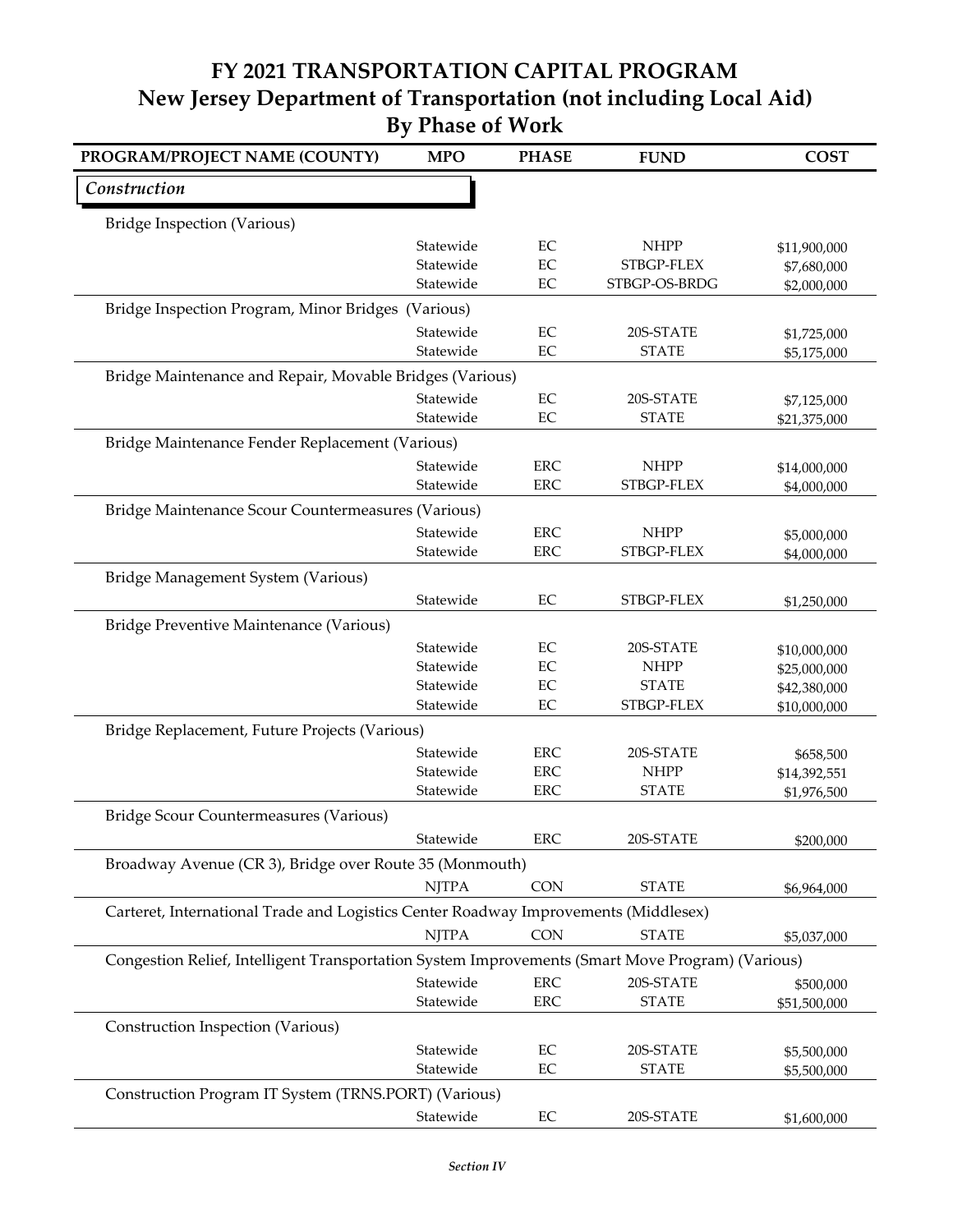| Construction<br>Culvert Replacement Program (Various)<br><b>ERC</b><br>Statewide<br>20S-STATE<br>\$1,000,000<br><b>ERC</b><br>Statewide<br><b>STATE</b><br>\$3,000,000<br><b>ERC</b><br>STBGP-FLEX<br>Statewide<br>\$1,000,000<br>DBE Supportive Services Program (Various)<br>Statewide<br>$\rm EC$<br>STBGP-FLEX<br>\$500,000<br>Delaware & Raritan Canal Bridges (Mercer)<br><b>ERC</b><br>Statewide<br>STBGP-FLEX<br>\$5,000,000<br>Disadvantaged Business Enterprise (Various)<br>Statewide<br>EC<br>STBGP-FLEX<br>\$100,000<br>Drainage Rehabilitation & Improvements (Various)<br>EC<br>Statewide<br>STBGP-FLEX<br>\$15,000,000<br>Drainage Rehabilitation and Maintenance, State (Various)<br>Statewide<br>$\rm EC$<br>20S-STATE<br>\$3,750,000<br>Statewide<br>EC<br><b>STATE</b><br>\$11,250,000<br>Duck Island Landfill, Site Remediation (Mercer)<br><b>DVRPC</b><br>$\rm EC$<br>20S-STATE<br>\$100,000<br><b>Electrical Facilities (Various)</b><br>Statewide<br>EC<br>20S-STATE<br>\$1,750,000<br>Statewide<br>EC<br><b>STATE</b><br>\$5,250,000<br>Electrical Load Center Replacement, Statewide (Various)<br><b>ERC</b><br>Statewide<br>20S-STATE<br>\$1,325,000<br><b>ERC</b><br><b>STATE</b><br>Statewide<br>\$3,975,000<br>Emergency Management and Transportation Security Support (Various)<br>Statewide<br><b>ERC</b><br>20S-STATE<br>\$1,500,000<br>Environmental Investigations (Various)<br>Statewide<br>EC<br>20S-STATE<br>\$1,500,000<br>Statewide<br>EC<br><b>STATE</b><br>\$4,500,000<br>Environmental Project Support (Various)<br>ERC<br>Statewide<br>20S-STATE<br>\$500,000<br>Statewide<br><b>ERC</b><br><b>STATE</b><br>\$500,000<br>Equipment (Vehicles, Construction, Safety) (Various)<br>$\rm EC$<br>Statewide<br><b>STATE</b><br>\$24,000,000<br>Equipment, Snow and Ice Removal (Various)<br>Statewide<br>$\rm EC$<br>20S-STATE<br>\$1,250,000 | PROGRAM/PROJECT NAME (COUNTY) | <b>MPO</b> | <b>PHASE</b> | <b>FUND</b>  | <b>COST</b> |
|----------------------------------------------------------------------------------------------------------------------------------------------------------------------------------------------------------------------------------------------------------------------------------------------------------------------------------------------------------------------------------------------------------------------------------------------------------------------------------------------------------------------------------------------------------------------------------------------------------------------------------------------------------------------------------------------------------------------------------------------------------------------------------------------------------------------------------------------------------------------------------------------------------------------------------------------------------------------------------------------------------------------------------------------------------------------------------------------------------------------------------------------------------------------------------------------------------------------------------------------------------------------------------------------------------------------------------------------------------------------------------------------------------------------------------------------------------------------------------------------------------------------------------------------------------------------------------------------------------------------------------------------------------------------------------------------------------------------------------------------------------------------------------------------------------------------------------------------------------------------------------------|-------------------------------|------------|--------------|--------------|-------------|
|                                                                                                                                                                                                                                                                                                                                                                                                                                                                                                                                                                                                                                                                                                                                                                                                                                                                                                                                                                                                                                                                                                                                                                                                                                                                                                                                                                                                                                                                                                                                                                                                                                                                                                                                                                                                                                                                                        |                               |            |              |              |             |
|                                                                                                                                                                                                                                                                                                                                                                                                                                                                                                                                                                                                                                                                                                                                                                                                                                                                                                                                                                                                                                                                                                                                                                                                                                                                                                                                                                                                                                                                                                                                                                                                                                                                                                                                                                                                                                                                                        |                               |            |              |              |             |
|                                                                                                                                                                                                                                                                                                                                                                                                                                                                                                                                                                                                                                                                                                                                                                                                                                                                                                                                                                                                                                                                                                                                                                                                                                                                                                                                                                                                                                                                                                                                                                                                                                                                                                                                                                                                                                                                                        |                               |            |              |              |             |
|                                                                                                                                                                                                                                                                                                                                                                                                                                                                                                                                                                                                                                                                                                                                                                                                                                                                                                                                                                                                                                                                                                                                                                                                                                                                                                                                                                                                                                                                                                                                                                                                                                                                                                                                                                                                                                                                                        |                               |            |              |              |             |
|                                                                                                                                                                                                                                                                                                                                                                                                                                                                                                                                                                                                                                                                                                                                                                                                                                                                                                                                                                                                                                                                                                                                                                                                                                                                                                                                                                                                                                                                                                                                                                                                                                                                                                                                                                                                                                                                                        |                               |            |              |              |             |
|                                                                                                                                                                                                                                                                                                                                                                                                                                                                                                                                                                                                                                                                                                                                                                                                                                                                                                                                                                                                                                                                                                                                                                                                                                                                                                                                                                                                                                                                                                                                                                                                                                                                                                                                                                                                                                                                                        |                               |            |              |              |             |
|                                                                                                                                                                                                                                                                                                                                                                                                                                                                                                                                                                                                                                                                                                                                                                                                                                                                                                                                                                                                                                                                                                                                                                                                                                                                                                                                                                                                                                                                                                                                                                                                                                                                                                                                                                                                                                                                                        |                               |            |              |              |             |
|                                                                                                                                                                                                                                                                                                                                                                                                                                                                                                                                                                                                                                                                                                                                                                                                                                                                                                                                                                                                                                                                                                                                                                                                                                                                                                                                                                                                                                                                                                                                                                                                                                                                                                                                                                                                                                                                                        |                               |            |              |              |             |
|                                                                                                                                                                                                                                                                                                                                                                                                                                                                                                                                                                                                                                                                                                                                                                                                                                                                                                                                                                                                                                                                                                                                                                                                                                                                                                                                                                                                                                                                                                                                                                                                                                                                                                                                                                                                                                                                                        |                               |            |              |              |             |
|                                                                                                                                                                                                                                                                                                                                                                                                                                                                                                                                                                                                                                                                                                                                                                                                                                                                                                                                                                                                                                                                                                                                                                                                                                                                                                                                                                                                                                                                                                                                                                                                                                                                                                                                                                                                                                                                                        |                               |            |              |              |             |
|                                                                                                                                                                                                                                                                                                                                                                                                                                                                                                                                                                                                                                                                                                                                                                                                                                                                                                                                                                                                                                                                                                                                                                                                                                                                                                                                                                                                                                                                                                                                                                                                                                                                                                                                                                                                                                                                                        |                               |            |              |              |             |
|                                                                                                                                                                                                                                                                                                                                                                                                                                                                                                                                                                                                                                                                                                                                                                                                                                                                                                                                                                                                                                                                                                                                                                                                                                                                                                                                                                                                                                                                                                                                                                                                                                                                                                                                                                                                                                                                                        |                               |            |              |              |             |
|                                                                                                                                                                                                                                                                                                                                                                                                                                                                                                                                                                                                                                                                                                                                                                                                                                                                                                                                                                                                                                                                                                                                                                                                                                                                                                                                                                                                                                                                                                                                                                                                                                                                                                                                                                                                                                                                                        |                               |            |              |              |             |
|                                                                                                                                                                                                                                                                                                                                                                                                                                                                                                                                                                                                                                                                                                                                                                                                                                                                                                                                                                                                                                                                                                                                                                                                                                                                                                                                                                                                                                                                                                                                                                                                                                                                                                                                                                                                                                                                                        |                               |            |              |              |             |
|                                                                                                                                                                                                                                                                                                                                                                                                                                                                                                                                                                                                                                                                                                                                                                                                                                                                                                                                                                                                                                                                                                                                                                                                                                                                                                                                                                                                                                                                                                                                                                                                                                                                                                                                                                                                                                                                                        |                               |            |              |              |             |
|                                                                                                                                                                                                                                                                                                                                                                                                                                                                                                                                                                                                                                                                                                                                                                                                                                                                                                                                                                                                                                                                                                                                                                                                                                                                                                                                                                                                                                                                                                                                                                                                                                                                                                                                                                                                                                                                                        |                               |            |              |              |             |
|                                                                                                                                                                                                                                                                                                                                                                                                                                                                                                                                                                                                                                                                                                                                                                                                                                                                                                                                                                                                                                                                                                                                                                                                                                                                                                                                                                                                                                                                                                                                                                                                                                                                                                                                                                                                                                                                                        |                               |            |              |              |             |
|                                                                                                                                                                                                                                                                                                                                                                                                                                                                                                                                                                                                                                                                                                                                                                                                                                                                                                                                                                                                                                                                                                                                                                                                                                                                                                                                                                                                                                                                                                                                                                                                                                                                                                                                                                                                                                                                                        |                               |            |              |              |             |
|                                                                                                                                                                                                                                                                                                                                                                                                                                                                                                                                                                                                                                                                                                                                                                                                                                                                                                                                                                                                                                                                                                                                                                                                                                                                                                                                                                                                                                                                                                                                                                                                                                                                                                                                                                                                                                                                                        |                               |            |              |              |             |
|                                                                                                                                                                                                                                                                                                                                                                                                                                                                                                                                                                                                                                                                                                                                                                                                                                                                                                                                                                                                                                                                                                                                                                                                                                                                                                                                                                                                                                                                                                                                                                                                                                                                                                                                                                                                                                                                                        |                               |            |              |              |             |
|                                                                                                                                                                                                                                                                                                                                                                                                                                                                                                                                                                                                                                                                                                                                                                                                                                                                                                                                                                                                                                                                                                                                                                                                                                                                                                                                                                                                                                                                                                                                                                                                                                                                                                                                                                                                                                                                                        |                               |            |              |              |             |
|                                                                                                                                                                                                                                                                                                                                                                                                                                                                                                                                                                                                                                                                                                                                                                                                                                                                                                                                                                                                                                                                                                                                                                                                                                                                                                                                                                                                                                                                                                                                                                                                                                                                                                                                                                                                                                                                                        |                               |            |              |              |             |
|                                                                                                                                                                                                                                                                                                                                                                                                                                                                                                                                                                                                                                                                                                                                                                                                                                                                                                                                                                                                                                                                                                                                                                                                                                                                                                                                                                                                                                                                                                                                                                                                                                                                                                                                                                                                                                                                                        |                               |            |              |              |             |
|                                                                                                                                                                                                                                                                                                                                                                                                                                                                                                                                                                                                                                                                                                                                                                                                                                                                                                                                                                                                                                                                                                                                                                                                                                                                                                                                                                                                                                                                                                                                                                                                                                                                                                                                                                                                                                                                                        |                               |            |              |              |             |
|                                                                                                                                                                                                                                                                                                                                                                                                                                                                                                                                                                                                                                                                                                                                                                                                                                                                                                                                                                                                                                                                                                                                                                                                                                                                                                                                                                                                                                                                                                                                                                                                                                                                                                                                                                                                                                                                                        |                               |            |              |              |             |
|                                                                                                                                                                                                                                                                                                                                                                                                                                                                                                                                                                                                                                                                                                                                                                                                                                                                                                                                                                                                                                                                                                                                                                                                                                                                                                                                                                                                                                                                                                                                                                                                                                                                                                                                                                                                                                                                                        |                               |            |              |              |             |
|                                                                                                                                                                                                                                                                                                                                                                                                                                                                                                                                                                                                                                                                                                                                                                                                                                                                                                                                                                                                                                                                                                                                                                                                                                                                                                                                                                                                                                                                                                                                                                                                                                                                                                                                                                                                                                                                                        |                               |            |              |              |             |
|                                                                                                                                                                                                                                                                                                                                                                                                                                                                                                                                                                                                                                                                                                                                                                                                                                                                                                                                                                                                                                                                                                                                                                                                                                                                                                                                                                                                                                                                                                                                                                                                                                                                                                                                                                                                                                                                                        |                               |            |              |              |             |
|                                                                                                                                                                                                                                                                                                                                                                                                                                                                                                                                                                                                                                                                                                                                                                                                                                                                                                                                                                                                                                                                                                                                                                                                                                                                                                                                                                                                                                                                                                                                                                                                                                                                                                                                                                                                                                                                                        |                               |            |              |              |             |
|                                                                                                                                                                                                                                                                                                                                                                                                                                                                                                                                                                                                                                                                                                                                                                                                                                                                                                                                                                                                                                                                                                                                                                                                                                                                                                                                                                                                                                                                                                                                                                                                                                                                                                                                                                                                                                                                                        |                               |            |              |              |             |
|                                                                                                                                                                                                                                                                                                                                                                                                                                                                                                                                                                                                                                                                                                                                                                                                                                                                                                                                                                                                                                                                                                                                                                                                                                                                                                                                                                                                                                                                                                                                                                                                                                                                                                                                                                                                                                                                                        |                               |            |              |              |             |
|                                                                                                                                                                                                                                                                                                                                                                                                                                                                                                                                                                                                                                                                                                                                                                                                                                                                                                                                                                                                                                                                                                                                                                                                                                                                                                                                                                                                                                                                                                                                                                                                                                                                                                                                                                                                                                                                                        |                               |            |              |              |             |
|                                                                                                                                                                                                                                                                                                                                                                                                                                                                                                                                                                                                                                                                                                                                                                                                                                                                                                                                                                                                                                                                                                                                                                                                                                                                                                                                                                                                                                                                                                                                                                                                                                                                                                                                                                                                                                                                                        |                               |            |              |              |             |
|                                                                                                                                                                                                                                                                                                                                                                                                                                                                                                                                                                                                                                                                                                                                                                                                                                                                                                                                                                                                                                                                                                                                                                                                                                                                                                                                                                                                                                                                                                                                                                                                                                                                                                                                                                                                                                                                                        |                               |            |              |              |             |
|                                                                                                                                                                                                                                                                                                                                                                                                                                                                                                                                                                                                                                                                                                                                                                                                                                                                                                                                                                                                                                                                                                                                                                                                                                                                                                                                                                                                                                                                                                                                                                                                                                                                                                                                                                                                                                                                                        |                               |            |              |              |             |
|                                                                                                                                                                                                                                                                                                                                                                                                                                                                                                                                                                                                                                                                                                                                                                                                                                                                                                                                                                                                                                                                                                                                                                                                                                                                                                                                                                                                                                                                                                                                                                                                                                                                                                                                                                                                                                                                                        |                               |            |              |              |             |
|                                                                                                                                                                                                                                                                                                                                                                                                                                                                                                                                                                                                                                                                                                                                                                                                                                                                                                                                                                                                                                                                                                                                                                                                                                                                                                                                                                                                                                                                                                                                                                                                                                                                                                                                                                                                                                                                                        |                               |            |              |              |             |
|                                                                                                                                                                                                                                                                                                                                                                                                                                                                                                                                                                                                                                                                                                                                                                                                                                                                                                                                                                                                                                                                                                                                                                                                                                                                                                                                                                                                                                                                                                                                                                                                                                                                                                                                                                                                                                                                                        |                               | Statewide  | EC           | <b>STATE</b> | \$3,750,000 |
| F.R.E.C. Access Road, Bridge over Toms River (Ocean)                                                                                                                                                                                                                                                                                                                                                                                                                                                                                                                                                                                                                                                                                                                                                                                                                                                                                                                                                                                                                                                                                                                                                                                                                                                                                                                                                                                                                                                                                                                                                                                                                                                                                                                                                                                                                                   |                               |            |              |              |             |
| <b>NJTPA</b><br><b>CON</b><br>20S-STBGP-OS-B<br>\$3,500,000                                                                                                                                                                                                                                                                                                                                                                                                                                                                                                                                                                                                                                                                                                                                                                                                                                                                                                                                                                                                                                                                                                                                                                                                                                                                                                                                                                                                                                                                                                                                                                                                                                                                                                                                                                                                                            |                               |            |              |              |             |
| Ferry Program (Various)                                                                                                                                                                                                                                                                                                                                                                                                                                                                                                                                                                                                                                                                                                                                                                                                                                                                                                                                                                                                                                                                                                                                                                                                                                                                                                                                                                                                                                                                                                                                                                                                                                                                                                                                                                                                                                                                |                               |            |              |              |             |
| Statewide<br>ERC<br>FBP<br>\$4,000,000                                                                                                                                                                                                                                                                                                                                                                                                                                                                                                                                                                                                                                                                                                                                                                                                                                                                                                                                                                                                                                                                                                                                                                                                                                                                                                                                                                                                                                                                                                                                                                                                                                                                                                                                                                                                                                                 |                               |            |              |              |             |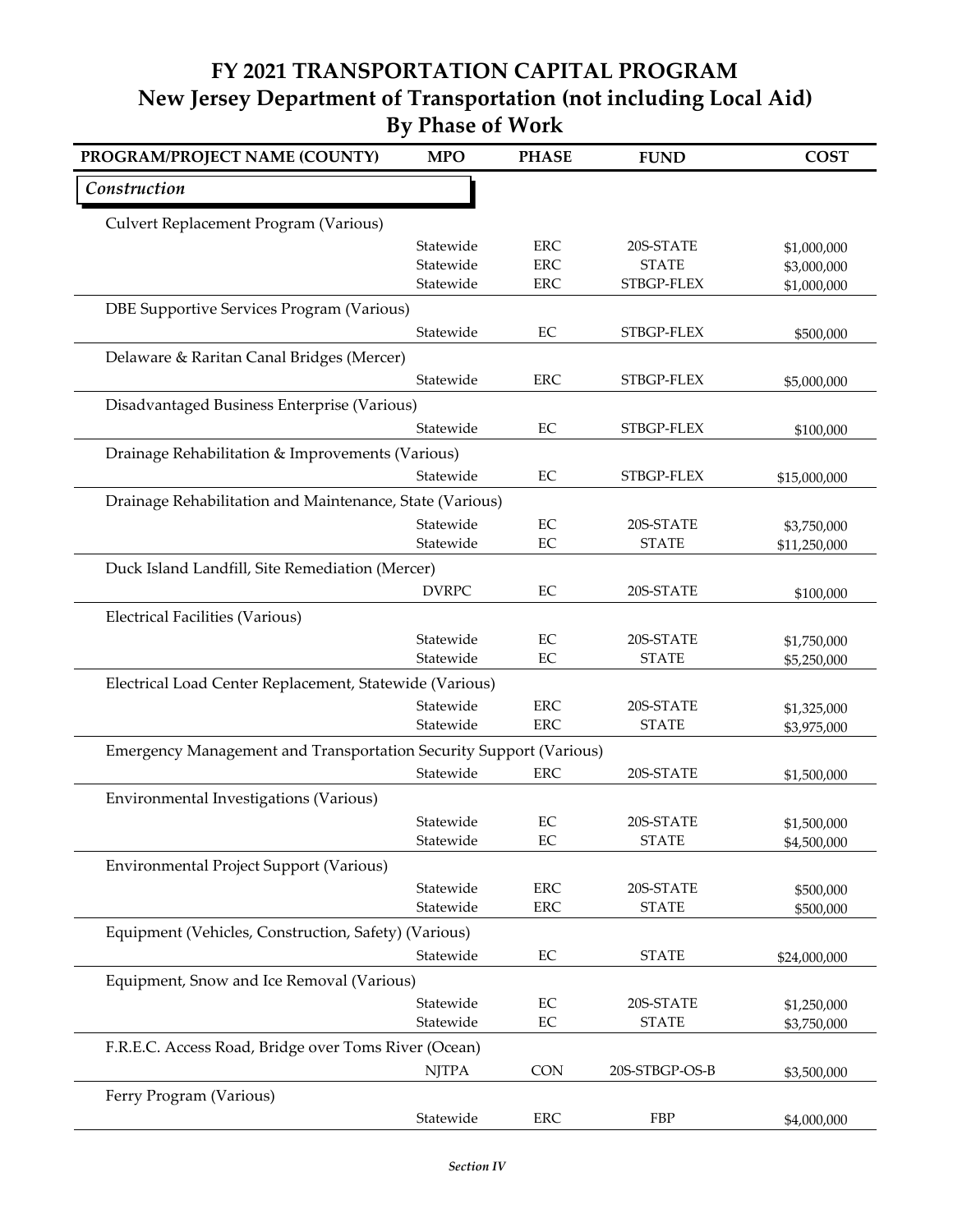| PROGRAM/PROJECT NAME (COUNTY)                                     | <b>MPO</b>                   | <b>PHASE</b>   | <b>FUND</b>                | <b>COST</b>   |
|-------------------------------------------------------------------|------------------------------|----------------|----------------------------|---------------|
| Construction                                                      |                              |                |                            |               |
| Guiderail Upgrade (Various)                                       |                              |                |                            |               |
|                                                                   | Statewide                    | EC             | 20S-STATE                  | \$500,000     |
|                                                                   | Statewide                    | EC             | <b>NHPP</b>                | \$1,000,000   |
|                                                                   | Statewide                    | EC             | <b>STATE</b>               | \$500,000     |
| High-Mast Light Poles (Various)                                   |                              |                |                            |               |
|                                                                   | Statewide                    | <b>ERC</b>     | <b>NHPP</b>                | \$1,000,000   |
|                                                                   | Statewide                    | <b>ERC</b>     | STBGP-FLEX                 | \$1,000,000   |
| Intelligent Traffic Signal Systems (Various)                      |                              |                |                            |               |
|                                                                   | Statewide                    | <b>ERC</b>     | <b>CMAQ</b>                | \$10,000,000  |
| Intelligent Transportation System Resource Center (Various)       |                              |                |                            |               |
|                                                                   | Statewide                    | EC             | STBGP-FLEX                 | \$4,000,000   |
| <b>Interstate Service Facilities (Various)</b>                    |                              |                |                            |               |
|                                                                   | Statewide                    | EC             | 20S-STATE                  | \$138,000     |
|                                                                   | Statewide                    | EC             | <b>STATE</b>               | \$414,000     |
| Job Order Contracting Infrastructure Repairs, Statewide (Various) |                              |                |                            |               |
|                                                                   | Statewide                    | EC             | STBGP-FLEX                 | \$10,000,000  |
| Legal Costs for Right of Way Condemnation (Various)               |                              |                |                            |               |
|                                                                   | Statewide                    | EC             | 20S-STATE                  | \$800,000     |
|                                                                   | Statewide                    | EC             | <b>STATE</b>               | \$800,000     |
| Lincoln Tunnel Access Project (LTAP) (Hudson)                     |                              |                |                            |               |
|                                                                   | <b>NJTPA</b>                 | <b>ERC</b>     | <b>STATE</b>               | \$131,000,000 |
| Local Aid Grant Management System (Various)                       |                              |                |                            |               |
|                                                                   | Statewide                    | EC             | 20S-STATE                  | \$200,000     |
| Local Aid, Infrastructure Fund (Various)                          |                              |                |                            |               |
|                                                                   | Statewide                    | <b>ERC</b>     | 20S-STATE                  | \$7,500,000   |
| Local Aid, State Transportation Infrastructure Bank (Various)     |                              |                |                            |               |
|                                                                   | Statewide                    | <b>ERC</b>     | 20S-STATE                  |               |
|                                                                   |                              |                |                            | \$22,600,000  |
| Local Bridges, Future Needs (Various)                             |                              |                |                            |               |
|                                                                   | Statewide                    | <b>ERC</b>     | <b>STATE</b>               | \$47,300,000  |
| Local CMAQ Initiatives (Various)                                  |                              |                |                            |               |
|                                                                   | <b>DVRPC</b>                 | $\rm EC$       | <b>CMAQ</b>                | \$1,910,000   |
|                                                                   | <b>NJTPA</b><br><b>SJTPO</b> | EC<br>$\rm EC$ | <b>CMAQ</b><br><b>CMAQ</b> | \$7,500,000   |
|                                                                   |                              |                |                            | \$1,900,000   |
| Local County Aid, DVRPC (Various)                                 |                              |                |                            |               |
|                                                                   | <b>DVRPC</b>                 | ERC            | 20S-STATE                  | \$32,668,917  |
| Local County Aid, NJTPA (Various)                                 |                              |                |                            |               |
|                                                                   | <b>NJTPA</b>                 | ERC            | 20S-STATE                  | \$105,502,141 |
| Local County Aid, SJTPO (Various)                                 |                              |                |                            |               |
|                                                                   | <b>SJTPO</b>                 | ERC            | 20S-STATE                  | \$23,078,942  |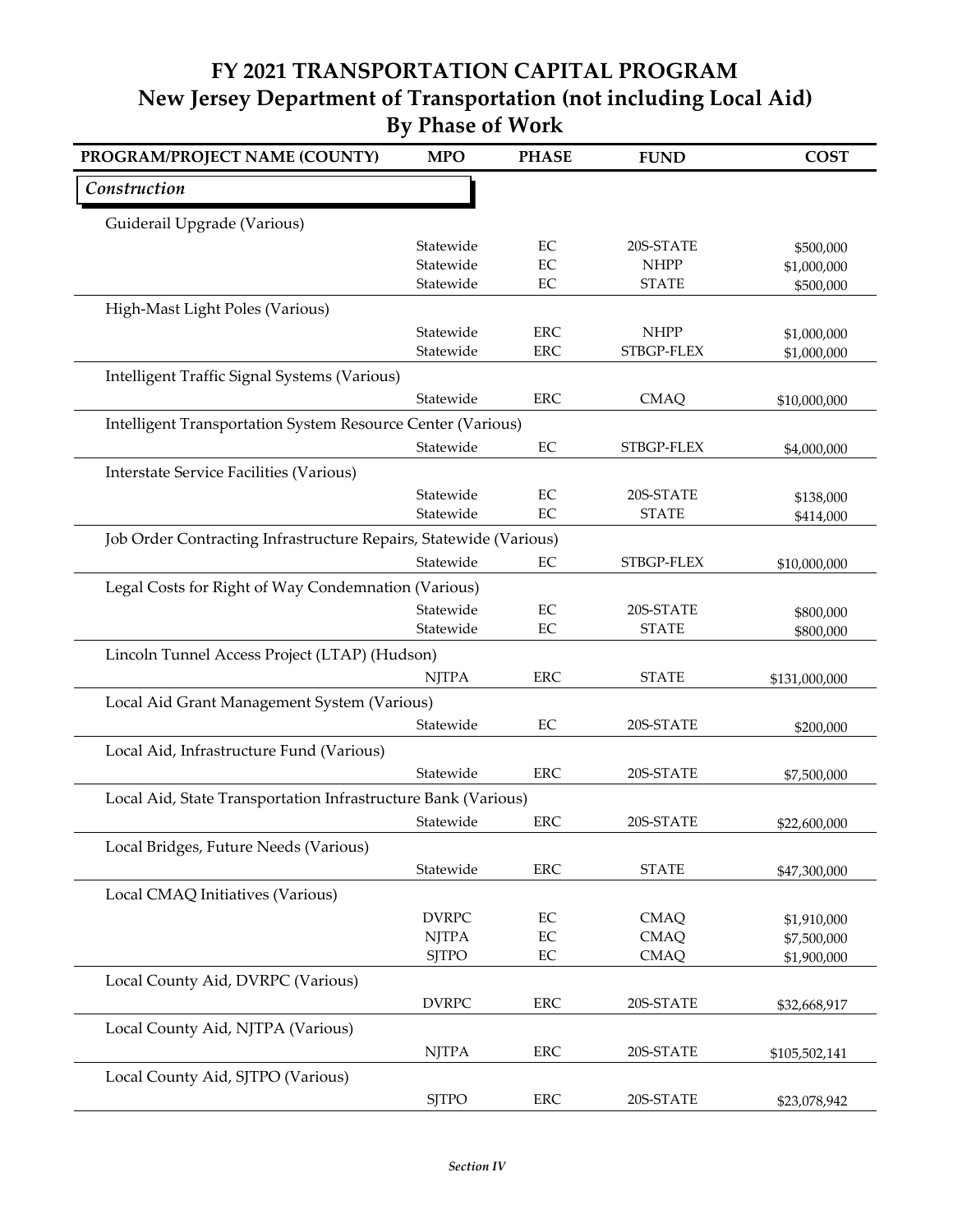| PROGRAM/PROJECT NAME (COUNTY)                             | <b>MPO</b>             | <b>PHASE</b>   | <b>FUND</b>               | <b>COST</b>              |
|-----------------------------------------------------------|------------------------|----------------|---------------------------|--------------------------|
| Construction                                              |                        |                |                           |                          |
| Local Freight Impact Fund (Various)                       |                        |                |                           |                          |
|                                                           | Statewide              | <b>ERC</b>     | <b>STATE</b>              | \$30,100,000             |
| Local Municipal Aid, DVRPC (Various)                      |                        |                |                           |                          |
|                                                           | <b>DVRPC</b>           | ${\rm ERC}$    | <b>STATE</b>              | \$29,193,208             |
| Local Municipal Aid, NJTPA (Various)                      |                        |                |                           |                          |
|                                                           | <b>NJTPA</b>           | <b>ERC</b>     | <b>STATE</b>              | \$108,499,116            |
| Local Municipal Aid, SJTPO (Various)                      |                        |                |                           |                          |
|                                                           | <b>SJTPO</b>           | ${\rm ERC}$    | <b>STATE</b>              | \$13,557,676             |
| Local Municipal Aid, Urban Aid (Various)                  |                        |                |                           |                          |
|                                                           | Statewide              | <b>ERC</b>     | <b>STATE</b>              | \$10,000,000             |
| Local Safety/High Risk Rural Roads Program (Various)      |                        |                |                           |                          |
|                                                           | <b>DVRPC</b>           | ${\rm ERC}$    | <b>HSIP</b>               | \$3,000,000              |
|                                                           | <b>NJTPA</b>           | <b>ERC</b>     | <b>HSIP</b>               | \$17,000,000             |
|                                                           | <b>SJTPO</b>           | <b>ERC</b>     | <b>HSIP</b>               | \$2,000,000              |
| Maintenance & Fleet Management System (Various)           |                        |                |                           |                          |
|                                                           | Statewide              | $\rm EC$       | 20S-STATE                 | \$250,000                |
|                                                           | Statewide              | EC             | <b>STATE</b>              | \$750,000                |
| Maritime Transportation System (Various)                  |                        |                |                           |                          |
|                                                           | Statewide<br>Statewide | EC<br>$\rm EC$ | 20S-STATE                 | \$15,000,000             |
|                                                           |                        |                | <b>STATE</b>              | \$52,690,000             |
| Minority and Women Workforce Training Set Aside (Various) |                        |                |                           |                          |
|                                                           | Statewide<br>Statewide | EC<br>EC       | 20S-STATE<br><b>STATE</b> | \$375,000<br>\$1,125,000 |
| Mobility and Systems Engineering Program (Various)        |                        |                |                           |                          |
|                                                           | Statewide              | EC             | 20S-STATE                 |                          |
|                                                           | Statewide              | EC             | <b>NHPP</b>               | \$375,000<br>\$8,000,000 |
|                                                           | Statewide              | EC             | <b>STATE</b>              | \$1,125,000              |
|                                                           | Statewide              | EC             | STBGP-FLEX                | \$1,500,000              |
| Motor Vehicle Crash Record Processing (Various)           |                        |                |                           |                          |
|                                                           | Statewide              | EC             | <b>HSIP</b>               | \$2,500,000              |
| New Jersey Rail Freight Assistance Program (Various)      |                        |                |                           |                          |
|                                                           | Statewide              | EC             | <b>STATE</b>              | \$25,000,000             |
| New Jersey Scenic Byways Program (Various)                |                        |                |                           |                          |
|                                                           | Statewide              | ${\rm ERC}$    | <b>TA-FLEX</b>            | \$500,000                |
| Orphan Bridge Reconstruction (Various)                    |                        |                |                           |                          |
|                                                           | Statewide              | EC             | 20S-STATE                 | \$1,000,000              |
|                                                           | Statewide              | EC             | <b>STATE</b>              | \$3,000,000              |
| Ozone Action Program in New Jersey (Various)              |                        |                |                           |                          |
|                                                           | <b>DVRPC</b>           | EC             | <b>CMAQ</b>               | \$40,000                 |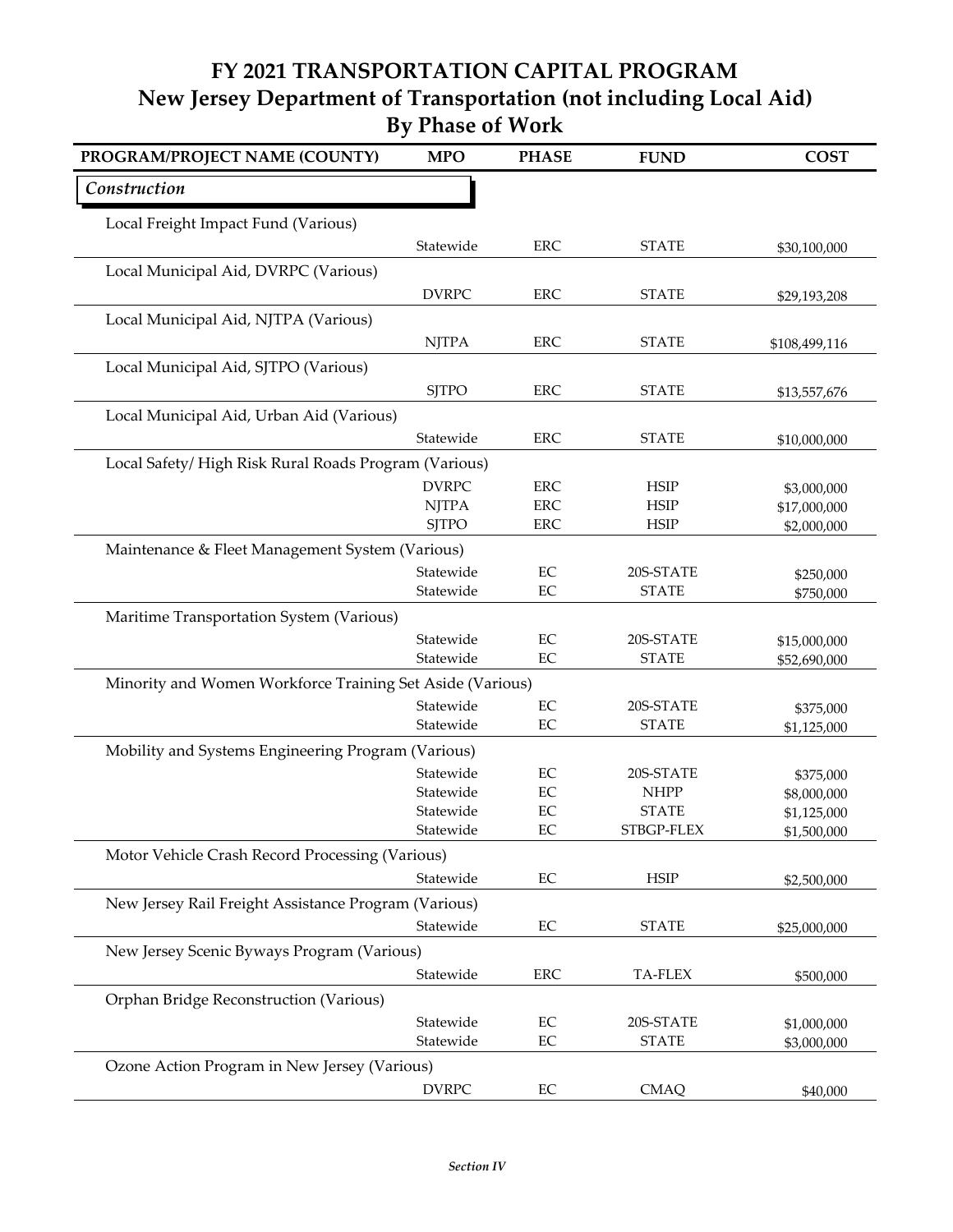| PROGRAM/PROJECT NAME (COUNTY)                                          | <b>MPO</b>                   | <b>PHASE</b>   | <b>FUND</b>             | <b>COST</b>                  |
|------------------------------------------------------------------------|------------------------------|----------------|-------------------------|------------------------------|
| Construction                                                           |                              |                |                         |                              |
| Park and Ride/Transportation Demand Management Program (Various)       |                              |                |                         |                              |
|                                                                        | Statewide                    | EC             | 20S-STATE               | \$250,000                    |
|                                                                        | Statewide                    | $\rm EC$       | <b>STATE</b>            | \$750,000                    |
| <b>Pavement Preservation (Various)</b>                                 |                              |                |                         |                              |
|                                                                        | <b>DVRPC</b>                 | <b>ERC</b>     | <b>NHPP</b>             | \$8,000,000                  |
|                                                                        | <b>DVRPC</b>                 | <b>ERC</b>     | STBGP-FLEX              | \$2,000,000                  |
|                                                                        | <b>SJTPO</b>                 | <b>ERC</b>     | <b>NHPP</b>             | \$4,000,000                  |
|                                                                        | <b>SJTPO</b>                 | <b>ERC</b>     | STBGP-FLEX              | \$1,000,000                  |
| Pavement Preservation, NJTPA (Various)                                 |                              |                |                         |                              |
|                                                                        | <b>NJTPA</b>                 | EC             | <b>NHPP</b>             | \$20,000,000                 |
|                                                                        | <b>NJTPA</b>                 | $\rm EC$       | STBGP-FLEX              | \$2,000,000                  |
| Pavement Preservation, State (Various)                                 |                              |                |                         |                              |
|                                                                        | Statewide                    | <b>ERC</b>     | <b>STATE</b>            | \$17,715,000                 |
| Physical Plant (Various)                                               |                              |                |                         |                              |
|                                                                        | Statewide                    | <b>ERC</b>     | 20S-STATE               | \$6,000,000                  |
|                                                                        | Statewide                    | <b>ERC</b>     | <b>STATE</b>            | \$58,000,000                 |
| Pre-Apprenticeship Training Program for Minorities and Women (Various) |                              |                |                         |                              |
|                                                                        | Statewide                    | EC             | STBGP-FLEX              | \$500,000                    |
| Program Implementation Costs, NJDOT (Various)                          |                              |                |                         |                              |
|                                                                        | Statewide                    | $\rm EC$       | 20S-STATE               |                              |
|                                                                        | Statewide                    | $\rm EC$       | <b>STATE</b>            | \$36,473,500<br>\$71,086,500 |
|                                                                        |                              |                |                         |                              |
| Rail-Highway Grade Crossing Program, Federal (Various)                 |                              |                |                         |                              |
|                                                                        | <b>DVRPC</b><br><b>DVRPC</b> | $\rm EC$<br>EC | <b>RHC</b><br>RHC-PHILA | \$967,976                    |
|                                                                        | <b>NJTPA</b>                 | $\rm EC$       | <b>RHC</b>              | \$1,843,739<br>\$2,946,015   |
|                                                                        | <b>NJTPA</b>                 | $\rm EC$       | RHC-NY/NWK              | \$9,867,749                  |
|                                                                        | <b>SJTPO</b>                 | $\rm EC$       | <b>RHC</b>              | \$294,602                    |
|                                                                        | Statewide                    | EC             | RHC-FLEX                | \$11,998,350                 |
| Rail-Highway Grade Crossing Program, State (Various)                   |                              |                |                         |                              |
|                                                                        | Statewide                    | <b>CON</b>     | 20S-STATE               | \$1,000,000                  |
| Recreational Trails Program (Various)                                  |                              |                |                         |                              |
|                                                                        | Statewide                    | <b>ERC</b>     | TA-RTP                  |                              |
|                                                                        |                              |                |                         | \$1,226,757                  |
| Regional Action Program (Various)                                      |                              |                |                         |                              |
|                                                                        | Statewide                    | $\rm EC$       | 20S-STATE               | \$500,000                    |
|                                                                        | Statewide                    | $\rm EC$       | <b>STATE</b>            | \$1,500,000                  |
| Restriping Program & Line Reflectivity Management System (Various)     |                              |                |                         |                              |
|                                                                        | Statewide                    | $\rm EC$       | STBGP-FLEX              | \$17,000,000                 |
| Resurfacing Program (Various)                                          |                              |                |                         |                              |
|                                                                        | Statewide                    | $\rm EC$       | 20S-STATE               | \$25,000,000                 |
|                                                                        | Statewide                    | $\rm EC$       | <b>STATE</b>            | \$75,000,000                 |
| Resurfacing, Federal (Various)                                         |                              |                |                         |                              |
|                                                                        | Statewide                    | <b>ERC</b>     | <b>NHPP</b>             | \$21,112,000                 |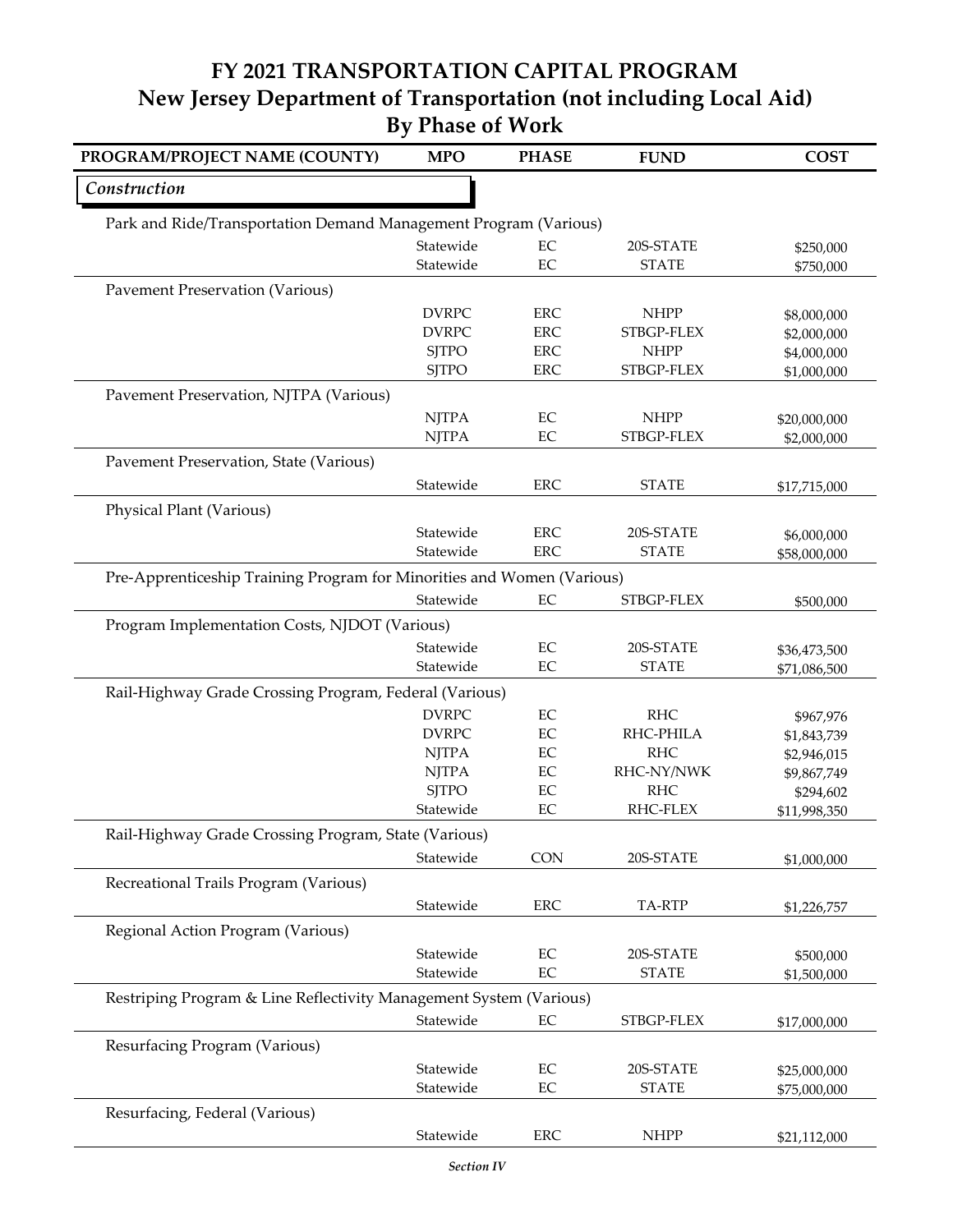| PROGRAM/PROJECT NAME (COUNTY)                                       | <b>MPO</b>             | <b>PHASE</b>             | <b>FUND</b>               | <b>COST</b>               |
|---------------------------------------------------------------------|------------------------|--------------------------|---------------------------|---------------------------|
| Construction                                                        |                        |                          |                           |                           |
| RideECO Mass Marketing Efforts--New Jersey (Various)                |                        |                          |                           |                           |
|                                                                     | <b>DVRPC</b>           | EC                       | <b>CMAQ</b>               | \$50,000                  |
| Right of Way Database/Document Management System (Various)          |                        |                          |                           |                           |
|                                                                     | Statewide              | EC                       | 20S-STATE                 | \$75,000                  |
|                                                                     | Statewide              | EC                       | <b>STATE</b>              | \$225,000                 |
| Rockfall Mitigation (Various)                                       |                        |                          |                           |                           |
|                                                                     | Statewide              | <b>ERC</b>               | <b>NHPP</b>               | \$14,000,000              |
| Safe Routes to School Program (Various)                             |                        |                          |                           |                           |
|                                                                     | Statewide              | <b>ERC</b>               | <b>TA-FLEX</b>            | \$5,587,000               |
| Safe Streets to Transit Program (Various)                           |                        |                          |                           |                           |
|                                                                     | Statewide              | EC                       | <b>STATE</b>              | \$1,000,000               |
|                                                                     |                        |                          |                           |                           |
| Safety Programs (Various)                                           |                        |                          |                           |                           |
|                                                                     | Statewide<br>Statewide | <b>ERC</b><br><b>ERC</b> | 20S-STATE<br><b>HSIP</b>  | \$62,500                  |
|                                                                     | Statewide              | <b>ERC</b>               | <b>STATE</b>              | \$14,000,000<br>\$187,500 |
| Salt Storage Facilities - Statewide (Various)                       |                        |                          |                           |                           |
|                                                                     |                        |                          |                           |                           |
|                                                                     | Statewide<br>Statewide | <b>ERC</b><br><b>ERC</b> | 20S-STATE<br><b>STATE</b> | \$750,000                 |
|                                                                     |                        |                          |                           | \$2,250,000               |
| Sign Structure Inspection Program (Various)                         |                        |                          |                           |                           |
|                                                                     | Statewide              | EC                       | <b>STATE</b>              | \$2,100,000               |
| Sign Structure Rehabilitation/Replacement Program (Various)         |                        |                          |                           |                           |
|                                                                     | Statewide              | <b>ERC</b>               | STBGP-FLEX                | \$1,000,000               |
| Sign Structure Replacement Contract 2021-1 (Various)                |                        |                          |                           |                           |
|                                                                     | <b>NJTPA</b>           | <b>CON</b>               | <b>STATE</b>              | \$19,240,000              |
| Signs Program, Statewide (Various)                                  |                        |                          |                           |                           |
|                                                                     | Statewide              | EC                       | 20S-STATE                 | \$827,500                 |
|                                                                     | Statewide              | $\rm EC$                 | <b>STATE</b>              | \$2,482,500               |
| Solid and Hazardous Waste Cleanup, Reduction and Disposal (Various) |                        |                          |                           |                           |
|                                                                     | Statewide              | EC                       | 20S-STATE                 | \$332,500                 |
|                                                                     | Statewide              | $\rm EC$                 | <b>STATE</b>              | \$997,500                 |
| South Amboy Intermodal Center (Middlesex)                           |                        |                          |                           |                           |
|                                                                     | <b>NJTPA</b>           | ${\rm ERC}$              | <b>STATE</b>              | \$8,750,000               |
| South Inlet Transportation Improvement Project (Atlantic)           |                        |                          |                           |                           |
|                                                                     | <b>SJTPO</b>           | <b>CON</b>               | 20S-STATE                 |                           |
|                                                                     |                        |                          |                           | \$1,504,000               |
| <b>Staff Augmentation (Various)</b>                                 |                        |                          |                           |                           |
|                                                                     | Statewide              | $\rm EC$<br>$\rm EC$     | 20S-STATE<br><b>STATE</b> | \$2,000,000               |
|                                                                     | Statewide              |                          |                           | \$21,635,000              |
| State Police Enforcement and Safety Services (Various)              |                        |                          |                           |                           |
|                                                                     | Statewide              | $\rm EC$                 | 20S-STATE                 | \$2,500,000               |
|                                                                     | Statewide              | $\rm EC$                 | <b>STATE</b>              | \$2,500,000               |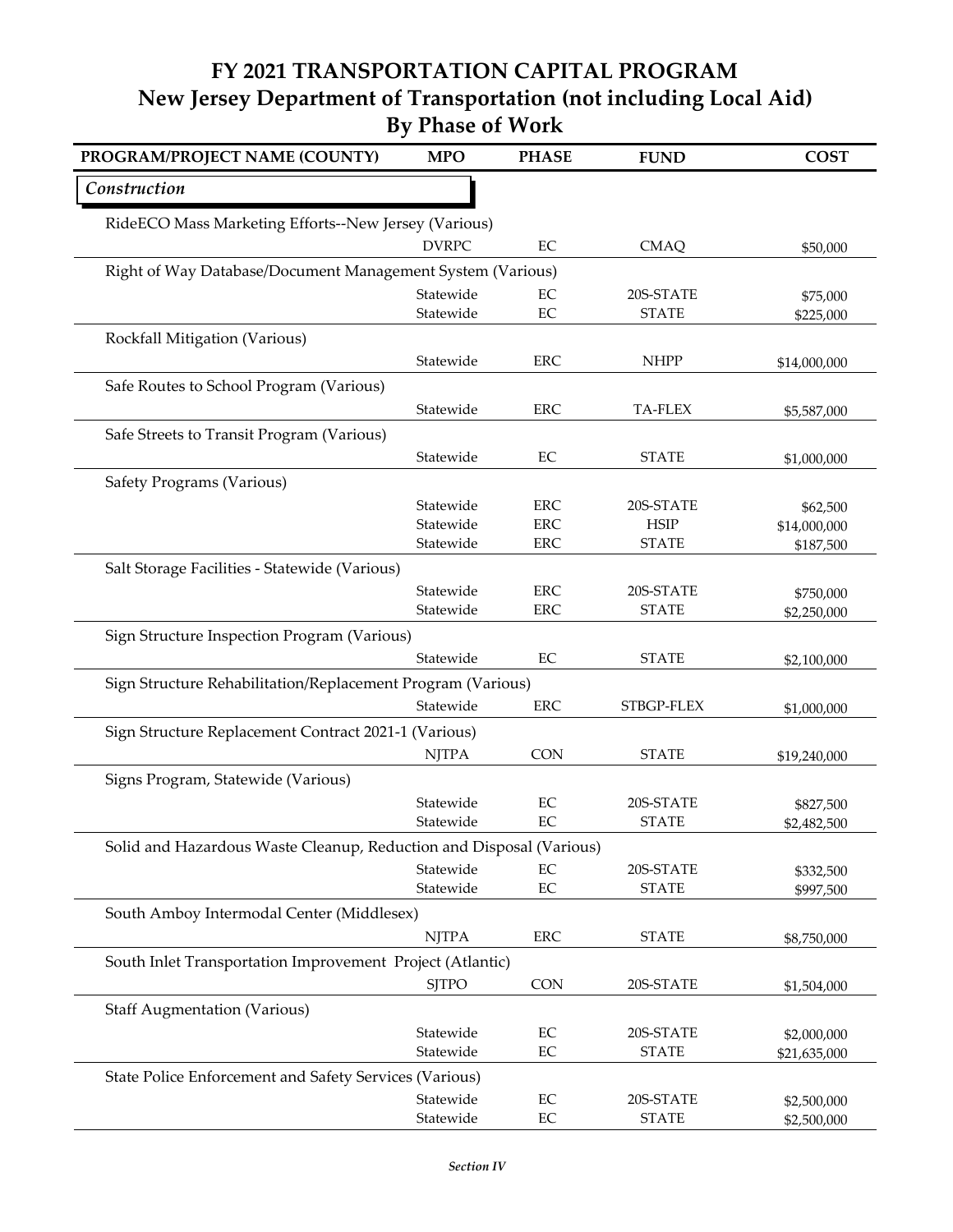| PROGRAM/PROJECT NAME (COUNTY)                                                              | <b>MPO</b>                                                            | <b>PHASE</b>   | <b>FUND</b>               | <b>COST</b>              |
|--------------------------------------------------------------------------------------------|-----------------------------------------------------------------------|----------------|---------------------------|--------------------------|
| Construction                                                                               |                                                                       |                |                           |                          |
| Statewide Traffic Operations and Support Program (Various)                                 |                                                                       |                |                           |                          |
|                                                                                            | Statewide                                                             | EC             | <b>NHPP</b>               | \$18,000,000             |
| Storm Water Asset Management (Various)                                                     |                                                                       |                |                           |                          |
|                                                                                            | Statewide                                                             | <b>ERC</b>     | STBGP-FLEX                | \$2,000,000              |
| Title VI and Nondiscrimination Supporting Activities (Various)                             |                                                                       |                |                           |                          |
|                                                                                            | Statewide                                                             | EC             | 20S-STATE                 | \$175,000                |
| <b>Traffic Monitoring Systems (Various)</b>                                                |                                                                       |                |                           |                          |
|                                                                                            |                                                                       |                |                           |                          |
|                                                                                            | Statewide<br>Statewide                                                | $\rm EC$<br>EC | 20S-STATE<br><b>STATE</b> | \$372,500                |
|                                                                                            |                                                                       |                |                           | \$1,117,500              |
| Traffic Signal Replacement (Various)                                                       |                                                                       |                |                           |                          |
|                                                                                            | Statewide                                                             | EC             | 20S-STATE                 | \$2,250,000              |
|                                                                                            | Statewide                                                             | EC             | <b>STATE</b>              | \$6,750,000              |
| Training and Employee Development (Various)                                                |                                                                       |                |                           |                          |
|                                                                                            | Statewide                                                             | EC             | STBGP-FLEX                | \$2,000,000              |
| Transit Village Program (Various)                                                          |                                                                       |                |                           |                          |
|                                                                                            | Statewide                                                             | $\rm EC$       | <b>STATE</b>              | \$1,000,000              |
| Transportation Alternatives Program (Various)                                              |                                                                       |                |                           |                          |
|                                                                                            | <b>DVRPC</b>                                                          | <b>ERC</b>     | <b>TA-PHILA</b>           |                          |
|                                                                                            | <b>DVRPC</b>                                                          | <b>ERC</b>     | <b>TA-TRENTON</b>         | \$1,141,939<br>\$294,368 |
|                                                                                            | <b>NJTPA</b>                                                          | <b>ERC</b>     | <b>TA-ALLEN</b>           | \$32,191                 |
|                                                                                            | <b>NJTPA</b>                                                          | <b>ERC</b>     | TA-NY/NWK                 | \$6,111,693              |
|                                                                                            | <b>NJTPA</b>                                                          | <b>ERC</b>     | TA-PGH/NWB                | \$11,141                 |
|                                                                                            | <b>SJTPO</b>                                                          | <b>ERC</b>     | TA-AC                     | \$246,475                |
|                                                                                            | Statewide                                                             | <b>ERC</b>     | TA-B5K200K                | \$398,299                |
|                                                                                            | Statewide                                                             | <b>ERC</b>     | TA-FLEX                   | \$1,136,704              |
|                                                                                            | Statewide                                                             | <b>ERC</b>     | TA-L5K                    | \$487,598                |
| Transportation Research Technology (Various)                                               |                                                                       |                |                           |                          |
|                                                                                            | Statewide                                                             | EC             | 20S-STATE                 | \$250,000                |
|                                                                                            | Statewide                                                             | EC             | <b>STATE</b>              | \$750,000                |
| Unanticipated Design, Right of Way and Construction Expenses, State (Various)              |                                                                       |                |                           |                          |
|                                                                                            | Statewide                                                             | <b>ERC</b>     | 20S-STATE                 | \$12,509,000             |
|                                                                                            | Statewide                                                             | <b>ERC</b>     | <b>STATE</b>              | \$24,030,000             |
| Utility Pole Mitigation (Various)                                                          |                                                                       |                |                           |                          |
|                                                                                            | Statewide                                                             | EC             | <b>HSIP</b>               | \$175,000                |
|                                                                                            |                                                                       |                |                           |                          |
| Utility Reconnaissance and Relocation (Various)                                            |                                                                       |                |                           |                          |
|                                                                                            | Statewide                                                             | EC             | 20S-STATE                 | \$1,250,000              |
|                                                                                            | Statewide                                                             | $\rm EC$       | <b>STATE</b>              | \$1,250,000              |
| Youth Employment and TRAC Programs (Various)                                               |                                                                       |                |                           |                          |
|                                                                                            | Statewide                                                             | $\rm EC$       | STBGP-FLEX                | \$350,000                |
| Route 3, Route 46, Valley Road and Notch/Rifle Camp Road Interchange, Contract B (Passaic) |                                                                       |                |                           |                          |
|                                                                                            | $\ensuremath{\mathrm{N} \mathrm{J} \mathrm{T} \mathrm{P} \mathrm{A}}$ | <b>CON</b>     | <b>NHPP</b>               | \$36,450,000             |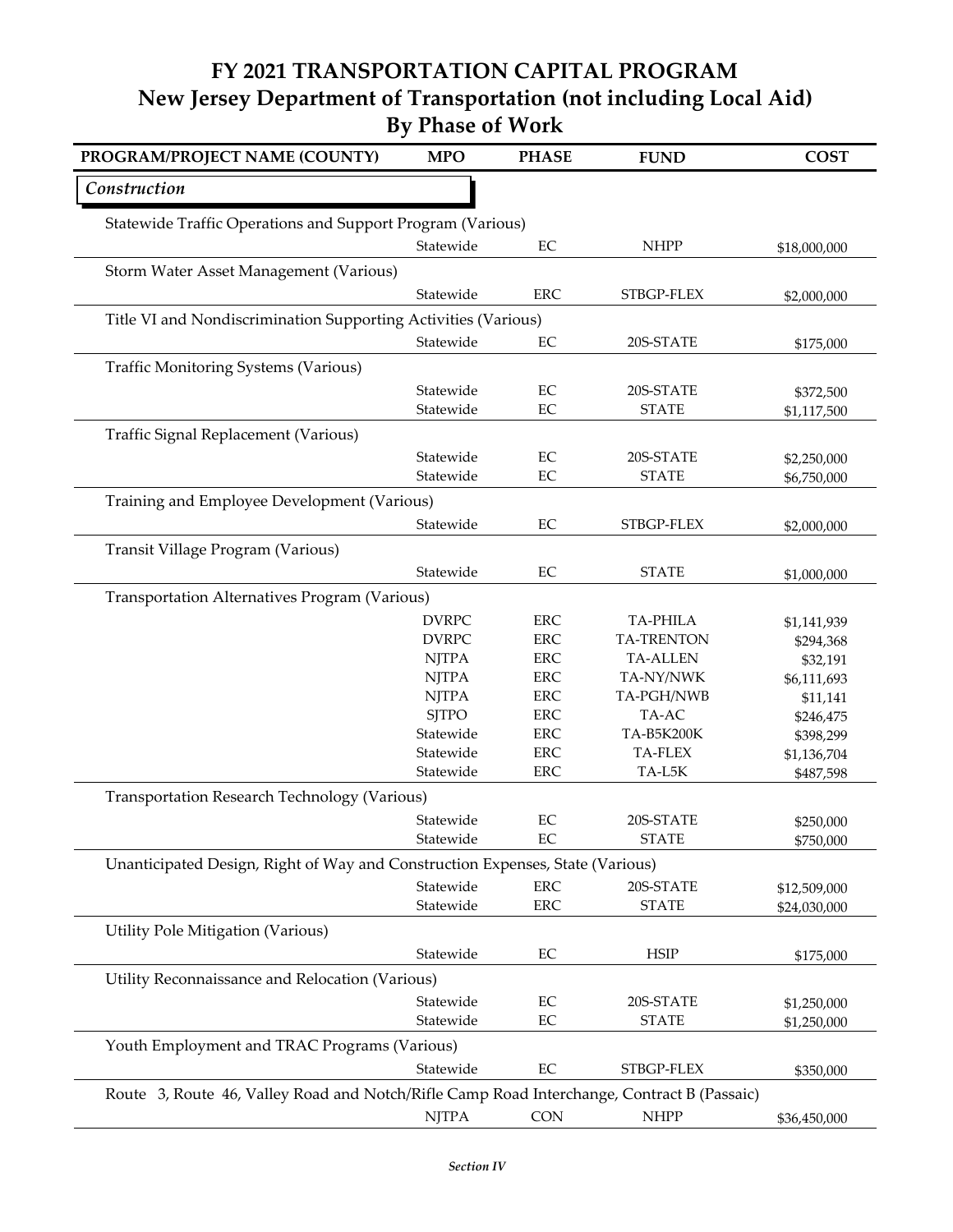| PROGRAM/PROJECT NAME (COUNTY)                                                 | <b>MPO</b>   | <b>PHASE</b> | <b>FUND</b>  | <b>COST</b>  |
|-------------------------------------------------------------------------------|--------------|--------------|--------------|--------------|
| Construction                                                                  |              |              |              |              |
| Route 4, River Drive to Tunbridge Road (Bergen)                               |              |              |              |              |
|                                                                               | <b>NJTPA</b> | <b>CON</b>   | 20S-NHPP     | \$9,900,000  |
| Route 9, Jones Rd to Longboat Ave (Ocean)                                     |              |              |              |              |
|                                                                               | <b>NJTPA</b> | CON          | <b>STATE</b> | \$12,500,000 |
| Route 15, Route 94 to Route 206/CR 565 (Sussex)                               |              |              |              |              |
|                                                                               | <b>NJTPA</b> | <b>CON</b>   | <b>NHPP</b>  | \$7,300,000  |
| Route 22, Bridge over Echo Lake (Union)                                       |              |              |              |              |
|                                                                               | <b>NJTPA</b> | <b>CON</b>   | 20S-STATE    | \$7,300,000  |
| Route 22, Chestnut Street Bridge Replacement (CR 626) (Union)                 |              |              |              |              |
|                                                                               | <b>NJTPA</b> | <b>CON</b>   | <b>NHPP</b>  | \$14,320,000 |
| Route 22, Rockfall Mitigation, Phillipsburg (Warren)                          |              |              |              |              |
|                                                                               | <b>NJTPA</b> | <b>CON</b>   | <b>STATE</b> | \$10,024,000 |
| Route 22/Route 82/Garden State Parkway Interchange (Union)                    |              |              |              |              |
|                                                                               | <b>NJTPA</b> | <b>CON</b>   | <b>STATE</b> | \$43,575,000 |
| Route 23, Hardyston Township Improvements (Sussex)                            |              |              |              |              |
|                                                                               | <b>NJTPA</b> | <b>CON</b>   | <b>NHPP</b>  | \$12,800,000 |
| Route 26, Cox Road to Nassau Street (Middlesex)                               |              |              |              |              |
|                                                                               | <b>NJTPA</b> | <b>CON</b>   | 20S-NHPP     | \$2,780,000  |
| Route 27, Dehart Place to Route 21 (Union)                                    |              |              |              |              |
|                                                                               | <b>NJTPA</b> | <b>CON</b>   | <b>NHPP</b>  | \$17,300,000 |
| Route 30, Atco Avenue to Route 206 (Camden)                                   |              |              |              |              |
|                                                                               | <b>DVRPC</b> | <b>CON</b>   | 20S-NHPP     | \$11,570,000 |
|                                                                               | <b>SJTPO</b> | CON          | 20S-NHPP     | \$2,500,000  |
| Route 31, Franklin Road (CR 634) to Route 46 (Warren)                         |              |              |              |              |
|                                                                               | <b>NJTPA</b> | <b>CON</b>   | <b>STATE</b> | \$7,992,000  |
| Route 33, Cleveland Avenue to Paxson Avenue (Mercer)                          |              |              |              |              |
|                                                                               | <b>DVRPC</b> | <b>CON</b>   | 20S-NHPP     | \$7,000,000  |
| Route 37, EB Thomas St to Fisher Blvd (Ocean)                                 |              |              |              |              |
|                                                                               | <b>NJTPA</b> | CON          | <b>STATE</b> | \$9,320,000  |
| Route 40, CR 555 Intersection, Operational & Safety Improvements (Gloucester) |              |              |              |              |
|                                                                               | <b>DVRPC</b> | <b>CON</b>   | 20S-NHPP     | \$3,000,000  |
| Route 40, Elmer Lake to Elmwood Avenue (Gloucester)                           |              |              |              |              |
|                                                                               | <b>DVRPC</b> | <b>CON</b>   | 20S-NHPP     | \$3,540,000  |
|                                                                               | <b>SJTPO</b> | <b>CON</b>   | 20S-NHPP     | \$4,890,000  |
| Route 40, Hamilton Common Drive to West End Avenue (CR 629) (Atlantic)        |              |              |              |              |
|                                                                               | <b>SJTPO</b> | <b>CON</b>   | 20S-NHPP     | \$13,340,000 |
| Route 42, Bridges over Blackwood Railroad Trail (Camden)                      |              |              |              |              |
|                                                                               | <b>DVRPC</b> | CON          | 20S-NHPP     | \$21,900,000 |